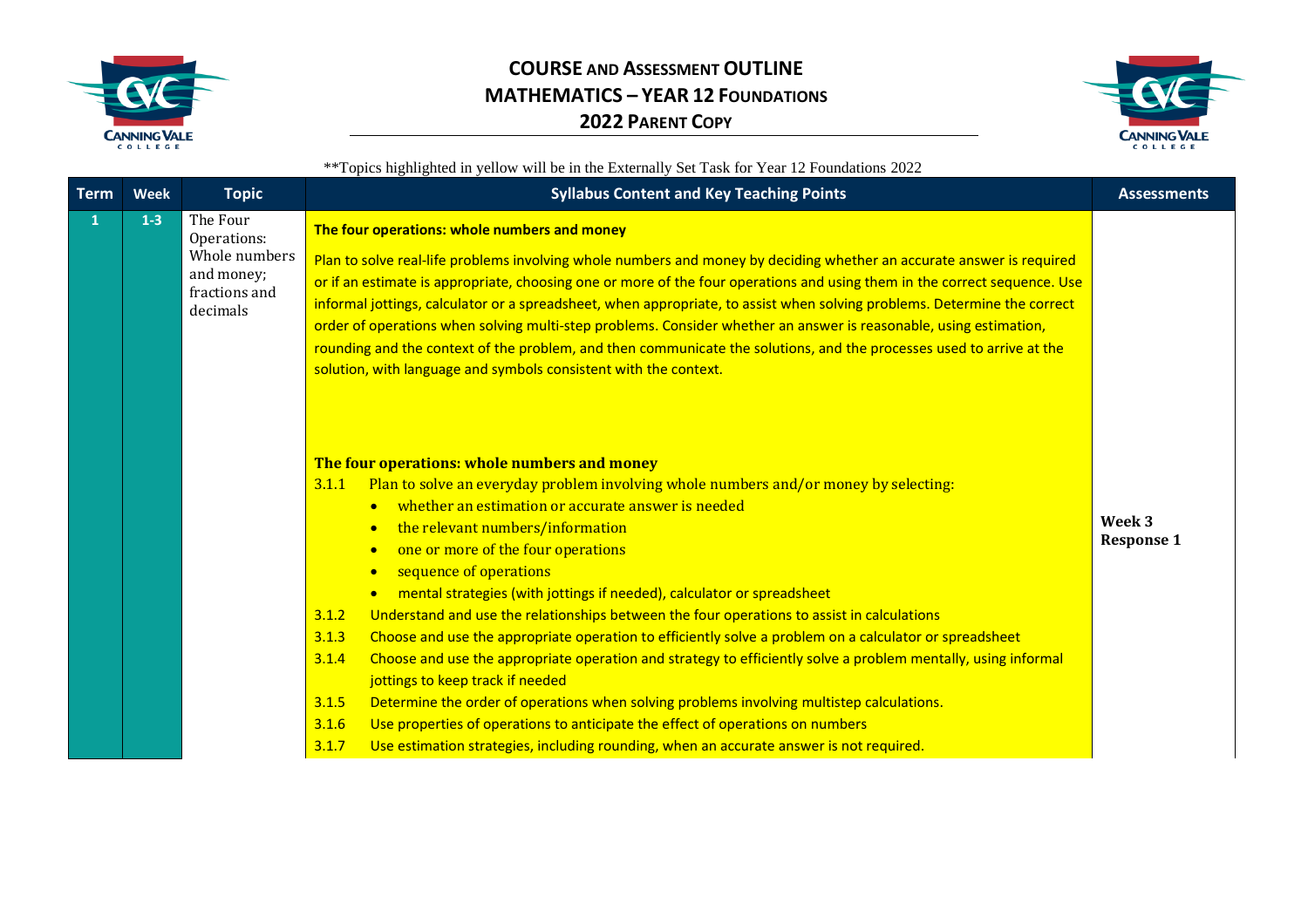



| <b>Term</b> | <b>Week</b> | <b>Topic</b>                                            | <b>Syllabus Content and Key Teaching Points</b>                                                                                                                                                                                                                                                                                                                                                                                                                                                                                                                                                                                                                                                                                                                                                                                                                                                                                                                                                                                                                                                                                                                                                                                                                                                                                                                                                                                                                                                                                                                                                                                                                                                | <b>Assessments</b>                                                                |
|-------------|-------------|---------------------------------------------------------|------------------------------------------------------------------------------------------------------------------------------------------------------------------------------------------------------------------------------------------------------------------------------------------------------------------------------------------------------------------------------------------------------------------------------------------------------------------------------------------------------------------------------------------------------------------------------------------------------------------------------------------------------------------------------------------------------------------------------------------------------------------------------------------------------------------------------------------------------------------------------------------------------------------------------------------------------------------------------------------------------------------------------------------------------------------------------------------------------------------------------------------------------------------------------------------------------------------------------------------------------------------------------------------------------------------------------------------------------------------------------------------------------------------------------------------------------------------------------------------------------------------------------------------------------------------------------------------------------------------------------------------------------------------------------------------------|-----------------------------------------------------------------------------------|
|             |             |                                                         | Determine whether an answer is reasonable by using properties of operations, estimation and the context of the<br>3.1.8<br>problem.<br>Communicate solutions and processes used to reach solutions (oral and written), using language and symbols<br>3.1.9<br>consistent with the context.                                                                                                                                                                                                                                                                                                                                                                                                                                                                                                                                                                                                                                                                                                                                                                                                                                                                                                                                                                                                                                                                                                                                                                                                                                                                                                                                                                                                     |                                                                                   |
|             | $4-6$       | Percentages<br>linked with<br>fractions and<br>decimals | <b>Percentages linked with fractions and decimals</b><br>Identify and describe percentages found in texts and the media from everyday life and work and describe their purpose.<br>Read, write, say and use common percentages and make connections between everyday fractions, decimals and<br>percentages to interpret and compare quantities. Use the percentage button on a calculator efficiently when finding the<br>percentage of a quantity and use a spreadsheet to solve percentage problems. Consider whether an answer to a problem<br>involving fractions and decimals is reasonable, using estimation and the context of the problem, and then communicate<br>the solutions with language and symbols consistent with the context.<br><b>Percentages</b><br>Identify and describe the purpose of percentages in various texts and media from everyday life and work.<br>3.2.1<br>recognise that percentages are a special form of fraction used to represent a proportion, and that 100%<br>3.2.2<br>denotes the 'whole'<br>3.2.3<br>read, write, use and interpret common percentages; for example, 10%, 50%, 25%, 20%<br>make connections between everyday fractions, decimals and percentages to interpret and compare<br>3.2.4<br>quantities<br>3.2.5<br>use the links between percentage, fractions and division to mentally solve simple percentage problems<br>use the % button efficiently on a calculator to work out a percentage of a quantity<br>3.2.6<br>use a spreadsheet to solve common percentage problems, such as bank interest<br>3.2.7<br>determine whether an answer to a percentage problem is reasonable by using estimation and the context of<br>3.2.8 | Week 5<br><b>Response 2</b><br>Week 6<br><b>Practical</b><br><b>Application 1</b> |
|             |             |                                                         | the problem<br>3.2.9<br>communicate solutions (oral and written), using language and symbols consistent with the context<br>3.2.10                                                                                                                                                                                                                                                                                                                                                                                                                                                                                                                                                                                                                                                                                                                                                                                                                                                                                                                                                                                                                                                                                                                                                                                                                                                                                                                                                                                                                                                                                                                                                             |                                                                                   |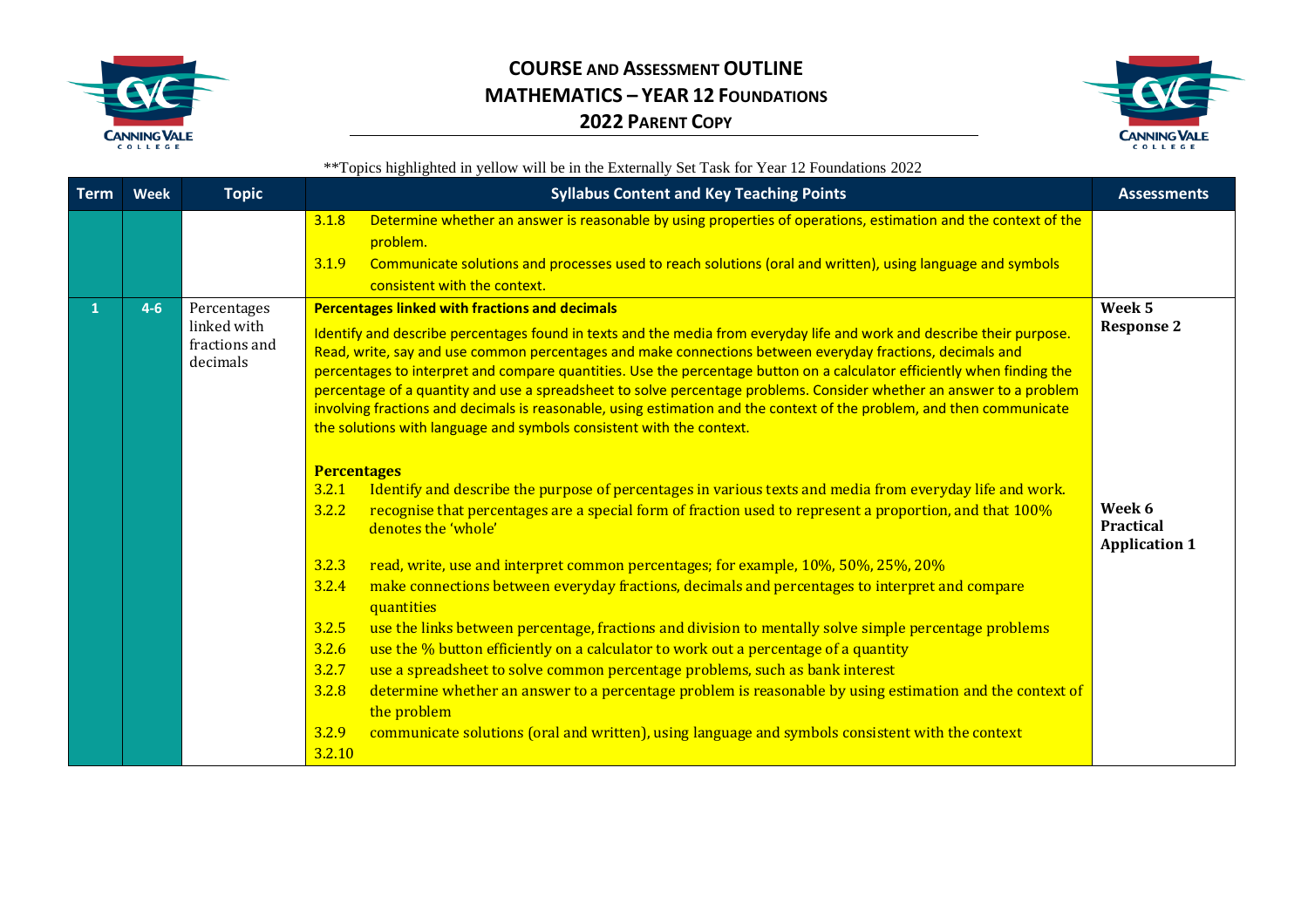



| <b>Term</b> | <b>Week</b> | <b>Topic</b>                                                                        | <b>Syllabus Content and Key Teaching Points</b>                                                                                                                                                                                                                                                                                                                                                                                                                                                                                                                                                                                                                                                                                                                                                                                                                                                                                                                                                                                                                                                                                                                                                                                                                                                                                                                                                                                                                                                                                                                                                                                                                                                                                                                                                                                          | <b>Assessments</b>          |
|-------------|-------------|-------------------------------------------------------------------------------------|------------------------------------------------------------------------------------------------------------------------------------------------------------------------------------------------------------------------------------------------------------------------------------------------------------------------------------------------------------------------------------------------------------------------------------------------------------------------------------------------------------------------------------------------------------------------------------------------------------------------------------------------------------------------------------------------------------------------------------------------------------------------------------------------------------------------------------------------------------------------------------------------------------------------------------------------------------------------------------------------------------------------------------------------------------------------------------------------------------------------------------------------------------------------------------------------------------------------------------------------------------------------------------------------------------------------------------------------------------------------------------------------------------------------------------------------------------------------------------------------------------------------------------------------------------------------------------------------------------------------------------------------------------------------------------------------------------------------------------------------------------------------------------------------------------------------------------------|-----------------------------|
|             | $7 - 8$     | The Four<br>Operations:<br>Whole numbers<br>and money;<br>fractions and<br>decimals | Mental and written strategies using the four operations: fractions and decimals<br>Choose whether to add, subtract, multiply or divide when solving problems involving fractions and decimals. Choose<br>whether an accurate answer or an estimate is appropriate when solving problems involving fractions and decimals.<br>Choose whether to use decimals or simple fraction equivalents when solving problems in practical contexts using<br>informal jottings, calculator or spreadsheet. Solve problems mentally by visualising fractions and using place value and<br>partitioning of decimals. Use properties of operations to anticipate the effect when calculating with fractions and<br>decimals.<br>The four operations with whole numbers and money<br>3.3.1<br>determine whether an estimation or accurate answer is needed in everyday contexts involving fractions<br>and decimals<br>choose to add, subtract, multiply or divide fractions and decimals to solve a range of everyday problems<br>3.3.2<br>involving fractions and decimals (division by decimal values using a calculator, calculations with simple<br>fractions to be multiplication of whole number values, for example $\frac{1}{5} \times $250$ )<br>choose between simple decimals and fraction equivalents to solve problems in practical contexts<br>3.3.3<br>choose between mental, calculator or spreadsheet to solve problems in practical contexts<br>3.3.4<br>3.3.5<br>mentally solve everyday problems with fractions and decimals<br>add and subtract simple fractions mentally by visualising fractional parts and counting<br>use place value, partitioning and basic facts to mentally add, subtract, multiply and divide simple decimal<br>numbers<br>use links between everyday fractions and decimals to assist mental calculations | Week 8<br><b>Response 3</b> |
|             |             |                                                                                     |                                                                                                                                                                                                                                                                                                                                                                                                                                                                                                                                                                                                                                                                                                                                                                                                                                                                                                                                                                                                                                                                                                                                                                                                                                                                                                                                                                                                                                                                                                                                                                                                                                                                                                                                                                                                                                          |                             |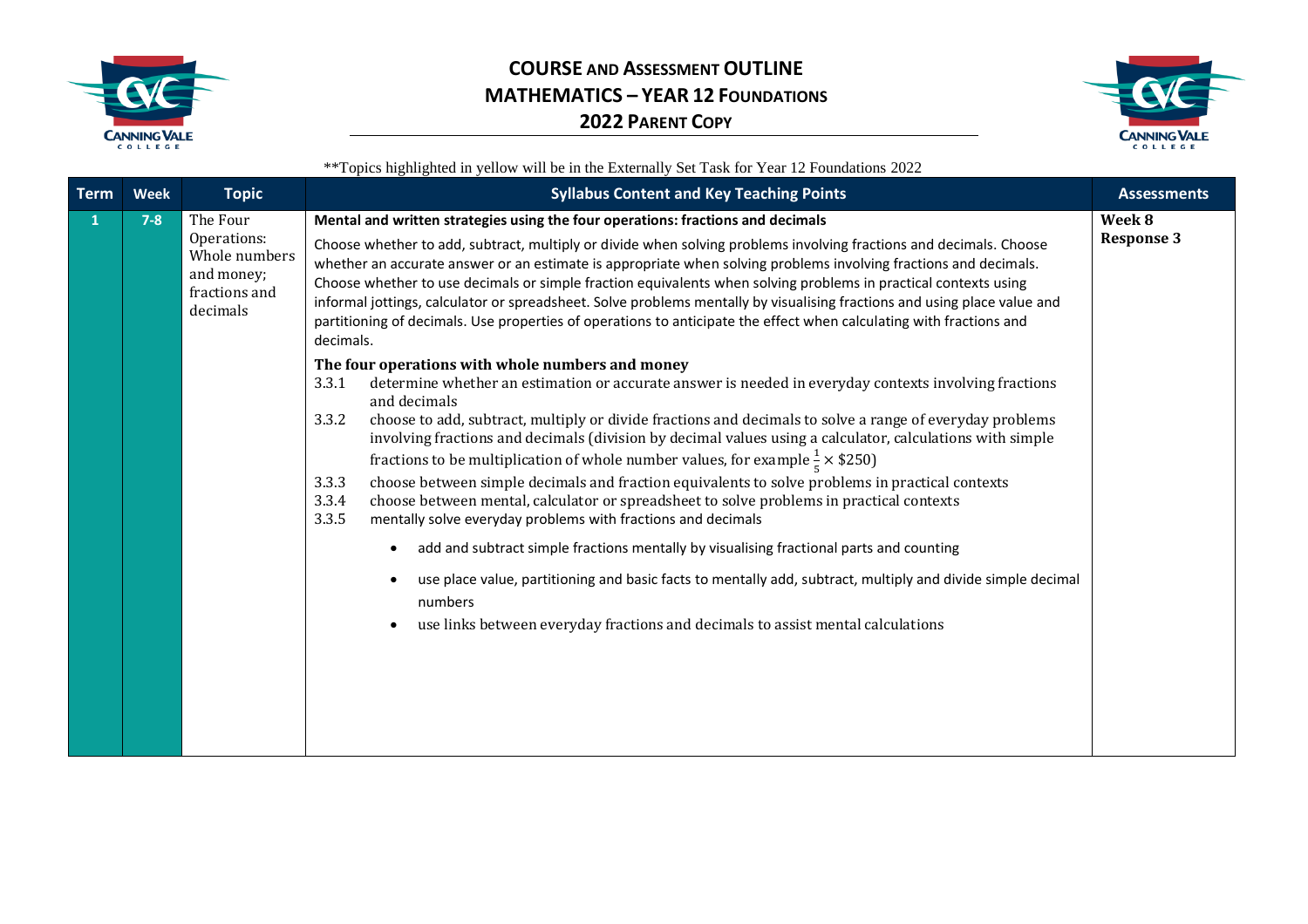



| <b>Term</b>    | <b>Week</b> | <b>Topic</b>                                                                        | <b>Syllabus Content and Key Teaching Points</b>                                                                                                                                                                                                                                                                                                                                                                                                                                                                                                                                                                                                                                                                                                                                                                                                                                                                                         | <b>Assessments</b>                                 |
|----------------|-------------|-------------------------------------------------------------------------------------|-----------------------------------------------------------------------------------------------------------------------------------------------------------------------------------------------------------------------------------------------------------------------------------------------------------------------------------------------------------------------------------------------------------------------------------------------------------------------------------------------------------------------------------------------------------------------------------------------------------------------------------------------------------------------------------------------------------------------------------------------------------------------------------------------------------------------------------------------------------------------------------------------------------------------------------------|----------------------------------------------------|
| 1              | $9 - 10$    | The Four<br>Operations:<br>Whole numbers<br>and money;<br>fractions and<br>decimals | Solving problems involving fractions and decimals<br>Use simple fractions and decimals as a guide when solving problems with a calculator involving more complex numbers.<br>Interpret decimal remainders from division calculations in context. Consider whether an answer to a problem involving<br>fractions and decimals is reasonable, using the properties of the operations, estimation and the context of the problem,<br>and then communicate the solutions with language and symbols consistent with the context.<br>Solving problems involving fractions and decimals                                                                                                                                                                                                                                                                                                                                                        | Week 9<br><b>Practical</b><br><b>Application 2</b> |
|                |             |                                                                                     | use links between everyday fractions and decimals to solve problems with a calculator when more complex<br>3.3.6<br>numbers are involved.<br>use a spreadsheet to solve everyday problems involving fractions or decimals<br>3.3.7<br>3.3.8<br>use properties of operations to anticipate the effect of operations on fractions or decimals<br>3.3.9<br>use estimation strategies, including rounding, when an accurate answer is not required<br>3.3.10<br>interpret decimal remainders from division calculations in relation to the context<br>3.3.11<br>determine whether an answer is reasonable by using properties of operations, estimation and the context of the<br>problem<br>3.3.12<br>communicate solutions (oral and written), using language and symbols consistent with the context                                                                                                                                     |                                                    |
| $\overline{2}$ | 1           | Location, Time,<br>and<br>Temperature                                               | Location<br>Locate and describe the purpose of maps and plans in everyday contexts. Read and interpret both web-based and printed<br>maps and plans referring to labels, symbols, keys, distance, direction, coordinates and whole number scales. Place key<br>features on maps and plans, attending to relative position and proximity. Locate north, south, east and west on simple<br>maps, and in their environment, and be able to locate themselves and others on a simple map. Work out distances,<br>practical routes and directions from one place to another on simple maps. Communicate information, both orally and in<br>writing, about location using appropriate language for the given context.<br>Location<br>Locate and describe the purpose of maps and plans in everyday contexts<br>3.4.1<br>read and interpret everyday maps and plans, (both printed and web-based) referring to labels, symbols, keys,<br>3.4.2 |                                                    |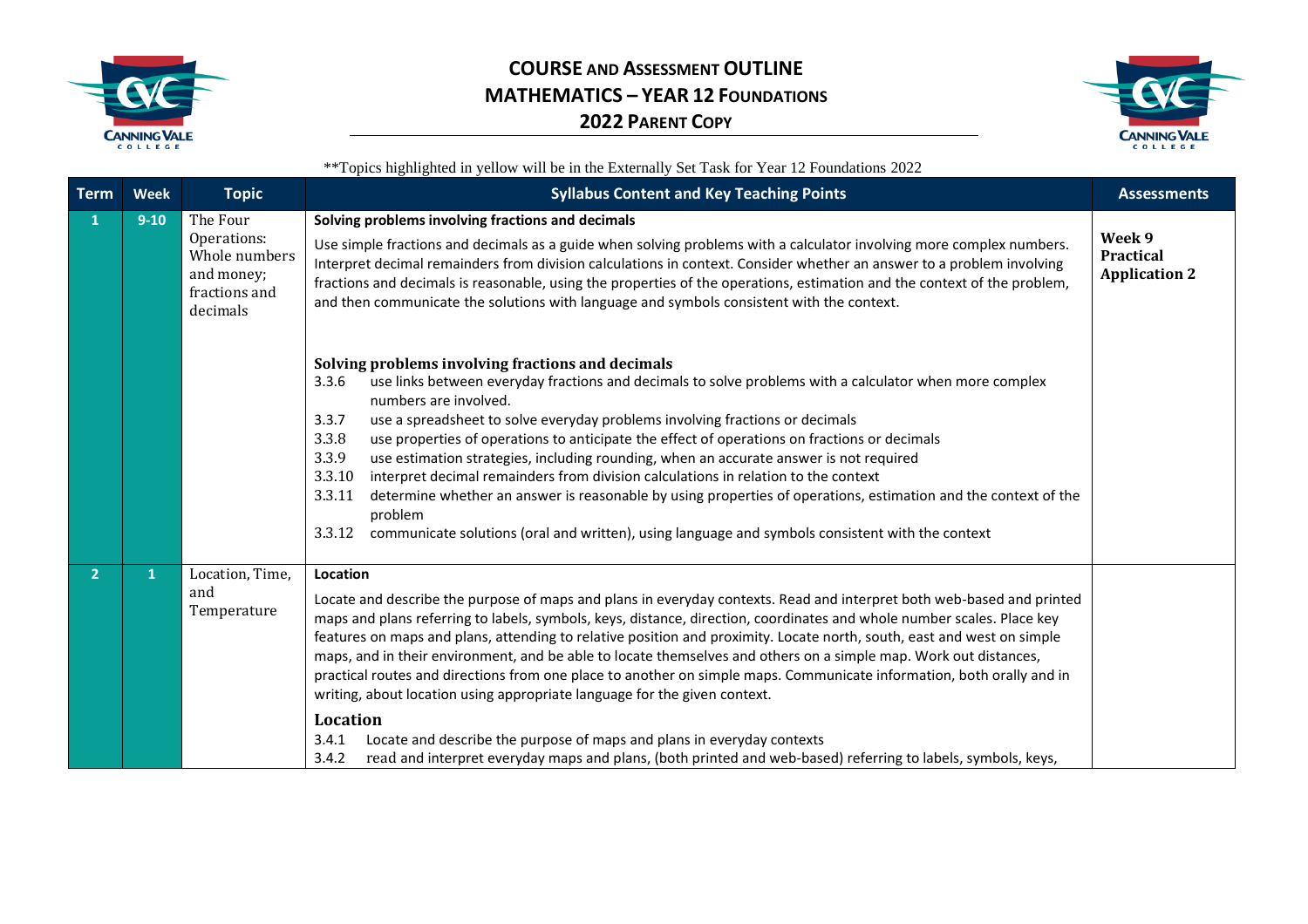



| Term | <b>Week</b>    | <b>Topic</b>                            | <b>Syllabus Content and Key Teaching Points</b>                                                                                                                                                                                                                                                                                                                                                                                                                                                                                                                                                                                                                                                                                                                                                                                                                                                                                                                                                                                                                                                                                                                                                                                                                                                                                                                                                                                                                                                                                                                                                                                                                                                      | <b>Assessments</b>                                 |
|------|----------------|-----------------------------------------|------------------------------------------------------------------------------------------------------------------------------------------------------------------------------------------------------------------------------------------------------------------------------------------------------------------------------------------------------------------------------------------------------------------------------------------------------------------------------------------------------------------------------------------------------------------------------------------------------------------------------------------------------------------------------------------------------------------------------------------------------------------------------------------------------------------------------------------------------------------------------------------------------------------------------------------------------------------------------------------------------------------------------------------------------------------------------------------------------------------------------------------------------------------------------------------------------------------------------------------------------------------------------------------------------------------------------------------------------------------------------------------------------------------------------------------------------------------------------------------------------------------------------------------------------------------------------------------------------------------------------------------------------------------------------------------------------|----------------------------------------------------|
|      |                |                                         | distance, direction, coordinates and whole number scales<br>place key features of known locations on maps and plans, attending to relative position and proximity<br>3.4.3<br>3.4.4<br>locate north, east, south and west on simple maps and within their environment<br>use simple maps to locate themselves and other items within an environment<br>3.4.5<br>use a simple map to work out distances, practical routes and directions from one location to another<br>3.4.6<br>communicate information (oral and written) about location using language and symbols consistent with the<br>3.4.7<br>context                                                                                                                                                                                                                                                                                                                                                                                                                                                                                                                                                                                                                                                                                                                                                                                                                                                                                                                                                                                                                                                                                        |                                                    |
|      | $\overline{2}$ | Time<br>Location,<br>and<br>Temperature | <b>Time</b><br>Understand the importance of naming and recording a time, and work out the time that has elapsed in work and<br>community life. Read and use digital and analogue watches, clocks (including 24-hour) and stopwatches. Use various<br>forms of time to record events; for example, timesheets. Convert between 12- and 24-hour time and read complex<br>timetables and calendars. Compare and order time events, convert between one time unit and another, and solve simple<br>problems involving elapsed time which include different time units. Communicate information, both orally and in writing,<br>about time using language and symbols consistent with context.<br><b>Time</b><br>identify and understand the importance of naming and recording a time, and working out how much time<br>3.4.8<br>has elapsed within work and community life<br>read and use digital and analogue watches, clocks (including 24 hour time), and stopwatches<br>3.4.9<br>3.4.10 convert between digital and analogue time<br>3.4.11 read and use various forms of more complex calendars and timetables with both12- and 24-hour time<br>use various written forms of time to record events; for example, timesheets<br>3.4.12<br>compare and order time events<br>3.4.13<br>use the relationship between time units to convert one unit to another; for example, $1\frac{1}{2}$ minutes = 90<br>3.4.14<br>seconds, $2\frac{1}{4}$ hours = 135 minutes<br>3.4.15 solve simple problems involving elapsed time in situations involving combinations of time units<br>3.4.16 communicate information (oral and written) about time using language and symbols consistent with the<br>context | Week 3<br><b>Practical</b><br><b>Application 3</b> |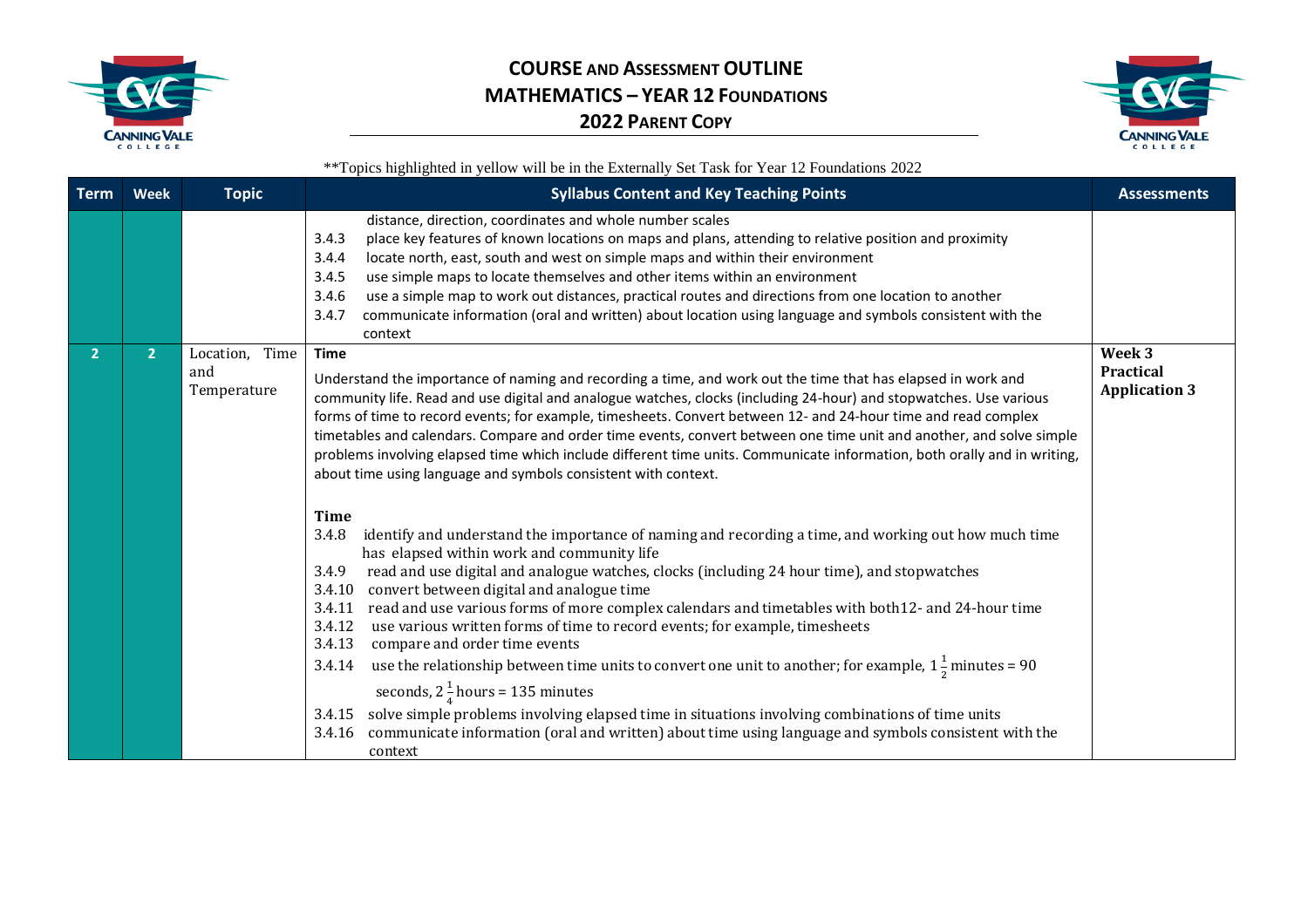



| <b>Term</b>    | <b>Week</b> | <b>Topic</b>                               | <b>Syllabus Content and Key Teaching Points</b>                                                                                                                                                                                                                                                                                                                                                                                                                                                                                                                                                                                                                                                                                                                                                                                                                                                                                                                                                                                                                                                                                                                                                                                                                                    | <b>Assessments</b>                                         |
|----------------|-------------|--------------------------------------------|------------------------------------------------------------------------------------------------------------------------------------------------------------------------------------------------------------------------------------------------------------------------------------------------------------------------------------------------------------------------------------------------------------------------------------------------------------------------------------------------------------------------------------------------------------------------------------------------------------------------------------------------------------------------------------------------------------------------------------------------------------------------------------------------------------------------------------------------------------------------------------------------------------------------------------------------------------------------------------------------------------------------------------------------------------------------------------------------------------------------------------------------------------------------------------------------------------------------------------------------------------------------------------|------------------------------------------------------------|
| $\mathbf{c}$   | $2 - 4$     |                                            | Externally Set Task - Highlighted in yellow                                                                                                                                                                                                                                                                                                                                                                                                                                                                                                                                                                                                                                                                                                                                                                                                                                                                                                                                                                                                                                                                                                                                                                                                                                        | <b>Weeks 2 - 4</b><br><b>Externally Set</b><br><b>Task</b> |
| $\overline{2}$ | $3 - 4$     | Location,<br>Time<br>and<br>Temperature    | Temperature<br>Identify and describe tools and units commonly used to measure temperature. Develop a sense of how hot/cold, as<br>compared to the Celsius unit, and use a thermometer to measure and compare temperatures to the nearest degree,<br>using the symbol for degrees (°). Calculate change in temperature and find the difference between maximum and<br>minimum temperature. Communicate information, both orally and in writing, about temperature using language and<br>symbols consistent with context.<br>Temperature<br>identify and describe the tools and units commonly used to measure temperature<br>3.4.17<br>develop a sense of how hot/cold, as compared to the Celsius unit; for example, today is hot, it must be<br>3.4.18<br>more than 35°<br>use a thermometer or digital readout; for example, to measure and compare temperatures to the nearest<br>3.4.19<br>degree Celsius<br>read, write and interpret temperatures to the nearest degree Celsius, using the symbol for degrees (°)<br>3.4.20<br>calculate changes in temperature, including difference between maximum and minimum temperatures<br>3.4.21<br>communicate information (oral and written) about temperature using language and symbols consistent<br>3.4.22<br>with the context |                                                            |
| $\mathcal{P}$  | $5 - 7$     | Space and<br>Design<br>Space and<br>Design | Space and Design (Recommended 10 lessons)<br>Identify, name, classify and describe common 2D and 3D shapes. Draw simple 2D plans to show placement of object with<br>relation to one another by hand and with computer software. Draw simple 3D objects using isometric, perspective,<br>oblique and exploded drawings by hand and with computer software. Match or construct simple 3D objects from<br>drawings of them. Read and interpret plans, diagrams and simple scale drawings of familiar objects. Identify and estimate<br>common angles. Communicate oral and written information about shape and design using language consistent with the<br>context.<br><b>Space and Design</b>                                                                                                                                                                                                                                                                                                                                                                                                                                                                                                                                                                                      | Week 7<br><b>Response 4</b>                                |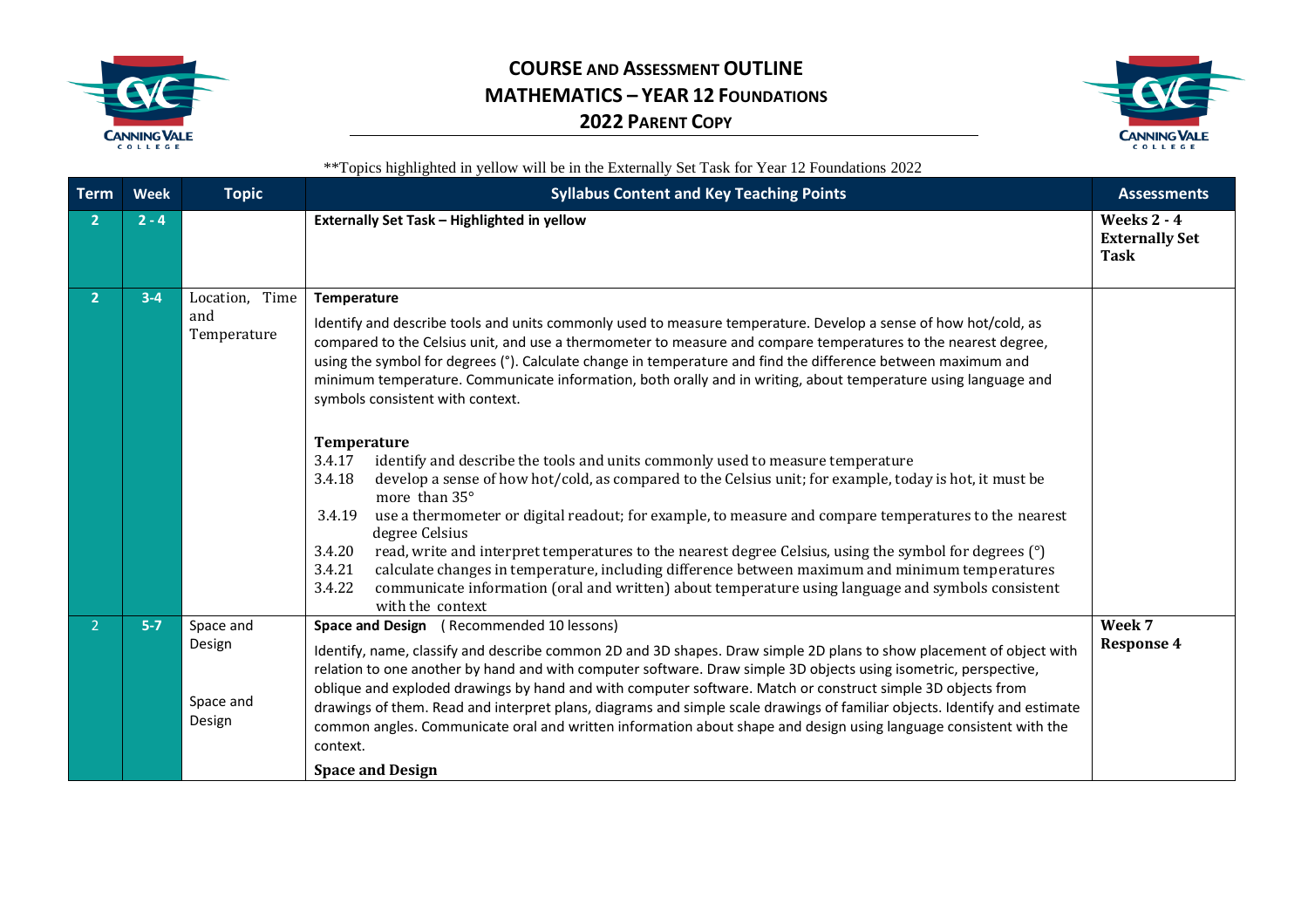



| <b>Term</b> | Week | <b>Topic</b> | <b>Syllabus Content and Key Teaching Points</b>                                                                                      | <b>Assessments</b>                                 |
|-------------|------|--------------|--------------------------------------------------------------------------------------------------------------------------------------|----------------------------------------------------|
|             |      |              | identify essential attributes of, and name, common two and three dimensional shapes found in everyday<br>3.5.1<br>contexts           |                                                    |
|             |      |              | classify and describe familiar 2D and 3D shapes found in the environment, according to their properties and<br>3.5.2<br>function     |                                                    |
|             |      |              | draw (by hand and with computer software) simple 2D plans to show placement of objects in relation to<br>3.5.3<br>one another        | Week 9<br><b>Practical</b><br><b>Application 4</b> |
|             |      |              | draw (by hand and with computer software) simple 3D objects using isometric, perspective, oblique and<br>3.5.4<br>exploded drawings  |                                                    |
|             |      |              | match or construct simple 3D objects from various forms of drawings, including front, back and side views<br>3.5.5<br>or 3D views    |                                                    |
|             |      |              | read and interpret plans, diagrams and simple scale drawings representing familiar real life shapes and<br>3.5.6<br>Objects          |                                                    |
|             |      |              | 3.5.7<br>identify and estimate common angles; for example, a full turn = $360^{\circ}$ and right angles = 90                         |                                                    |
|             |      |              | 3.5.8<br>communicate information (oral and written) about shape and design using language and symbols<br>consistent with the context |                                                    |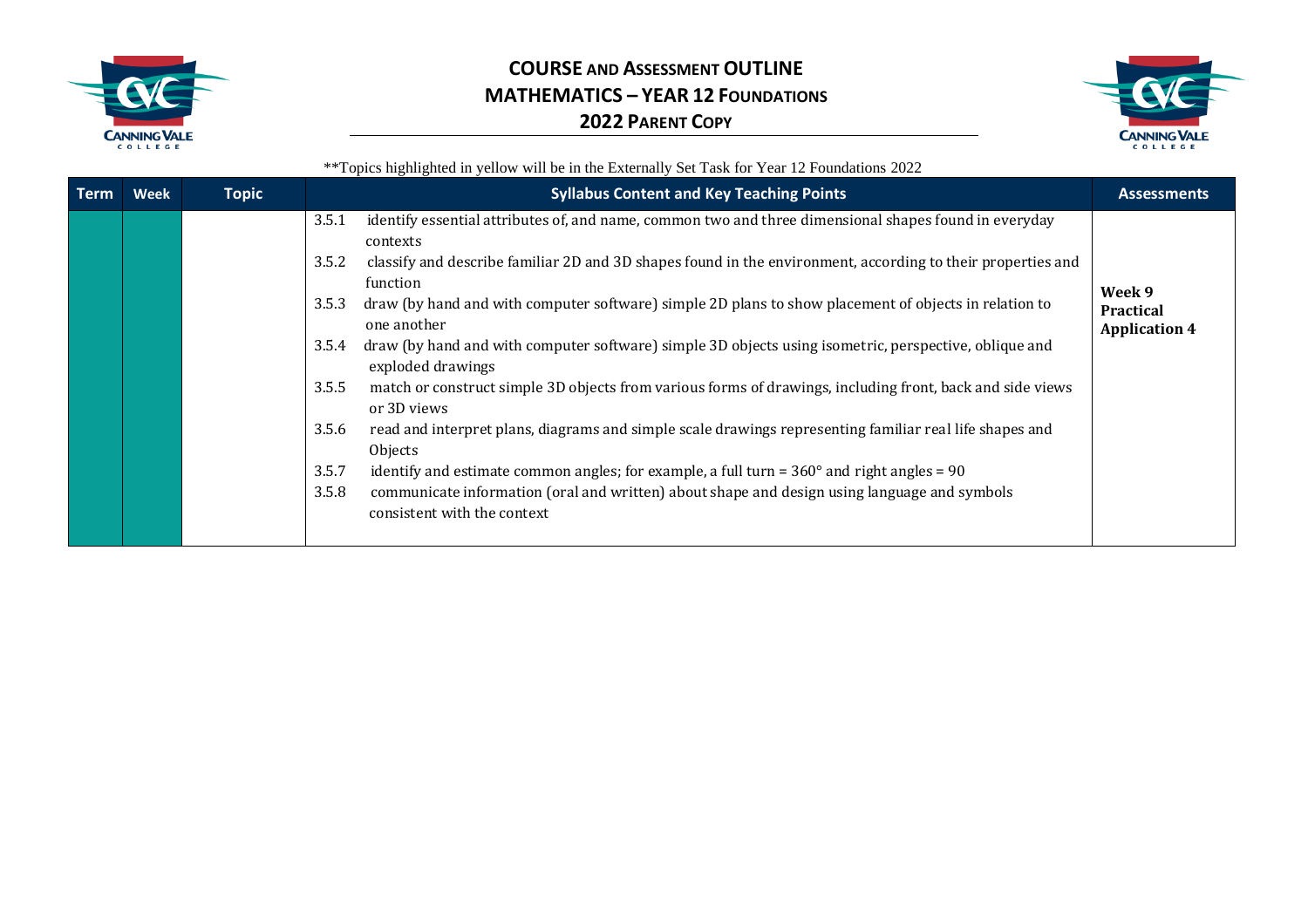



| <b>Term</b>             | Week     | <b>Topic</b>     | <b>Syllabus Content and Key Teaching Points</b>                                                                                                                                                                                                                                                                                                                                                                                                                                                                                                                                                                                       | <b>Assessments</b>                                 |
|-------------------------|----------|------------------|---------------------------------------------------------------------------------------------------------------------------------------------------------------------------------------------------------------------------------------------------------------------------------------------------------------------------------------------------------------------------------------------------------------------------------------------------------------------------------------------------------------------------------------------------------------------------------------------------------------------------------------|----------------------------------------------------|
| 2                       | $8 - 10$ | Rates and        | <b>Rates and Ratios</b>                                                                                                                                                                                                                                                                                                                                                                                                                                                                                                                                                                                                               |                                                    |
|                         |          | Ratios           | Identify common use of rates and ratios in everyday contexts and determine whether an accurate answer or an estimate<br>is appropriate. Understand what rates are (relationship between two amounts) and use repeated addition, multiplication<br>or division to work out simple rates, either mentally or with a calculator. Compare rates to determine which is the 'better<br>buy' in a particular situation. Determine whether an answer is reasonable in everyday problems involving rates and<br>communicate the solution in language and symbols consistent with the context.                                                  | Week 10<br><b>Response 5</b>                       |
|                         |          |                  | <b>Rates and Ratios</b>                                                                                                                                                                                                                                                                                                                                                                                                                                                                                                                                                                                                               |                                                    |
|                         |          |                  | identify common use of rates, such as km/h, cents/litre, \$/kg or \$/m, \$/h<br>4.1.1                                                                                                                                                                                                                                                                                                                                                                                                                                                                                                                                                 |                                                    |
|                         |          |                  | identify common use of ratios in practical situations<br>4.1.2                                                                                                                                                                                                                                                                                                                                                                                                                                                                                                                                                                        |                                                    |
|                         |          |                  | 4.1.3<br>determine whether an estimation or an accurate answer is needed in everyday contexts involving ratio and rates<br>Rates                                                                                                                                                                                                                                                                                                                                                                                                                                                                                                      |                                                    |
|                         |          |                  | 4.1.4<br>understand rates as relationships between two amounts in everyday contexts; for example, km/h                                                                                                                                                                                                                                                                                                                                                                                                                                                                                                                                |                                                    |
|                         |          |                  | 4.1.5<br>use repeated addition, multiplication or division to work out simple rates, such as litres per 100 kilometres,                                                                                                                                                                                                                                                                                                                                                                                                                                                                                                               |                                                    |
|                         |          |                  | either mentally or with a calculator                                                                                                                                                                                                                                                                                                                                                                                                                                                                                                                                                                                                  |                                                    |
|                         |          |                  | compare rates (such as dollars per kilo) to say which is the better buy<br>4.1.6                                                                                                                                                                                                                                                                                                                                                                                                                                                                                                                                                      |                                                    |
|                         |          |                  | determine whether an answer is reasonable in situations involving rates and ratios<br>4.1.12                                                                                                                                                                                                                                                                                                                                                                                                                                                                                                                                          |                                                    |
|                         |          |                  | communicate information (oral and written) about rates and ratio using language and symbols consistent with<br>4.1.13                                                                                                                                                                                                                                                                                                                                                                                                                                                                                                                 |                                                    |
|                         |          |                  | the context                                                                                                                                                                                                                                                                                                                                                                                                                                                                                                                                                                                                                           |                                                    |
| $\overline{\mathbf{3}}$ | $1 - 3$  | Rates and Ratios | <b>Ratios</b>                                                                                                                                                                                                                                                                                                                                                                                                                                                                                                                                                                                                                         |                                                    |
|                         |          |                  | Understand simple ratios as proportional relationships between two or more amounts. Read, write, say and use simple<br>ratios as a fraction, percentage or numbers separated by a colon; that is 3:1, in practical contexts. Use ratios to solve<br>problems in context (read simple scales on maps and plans, make mixtures given directions). Use repeated addition,<br>multiplication or division to increase or decrease amounts in practical situations. Determine whether an answer is<br>reasonable in everyday problems involving ratios and communicate the solution in language and symbols consistent with<br>the context. | Week 3<br><b>Practical</b><br><b>Application 5</b> |
|                         |          |                  | <b>Ratios</b><br>4.1.7<br>understand simple ratios as proportional relationships between two or more amounts                                                                                                                                                                                                                                                                                                                                                                                                                                                                                                                          |                                                    |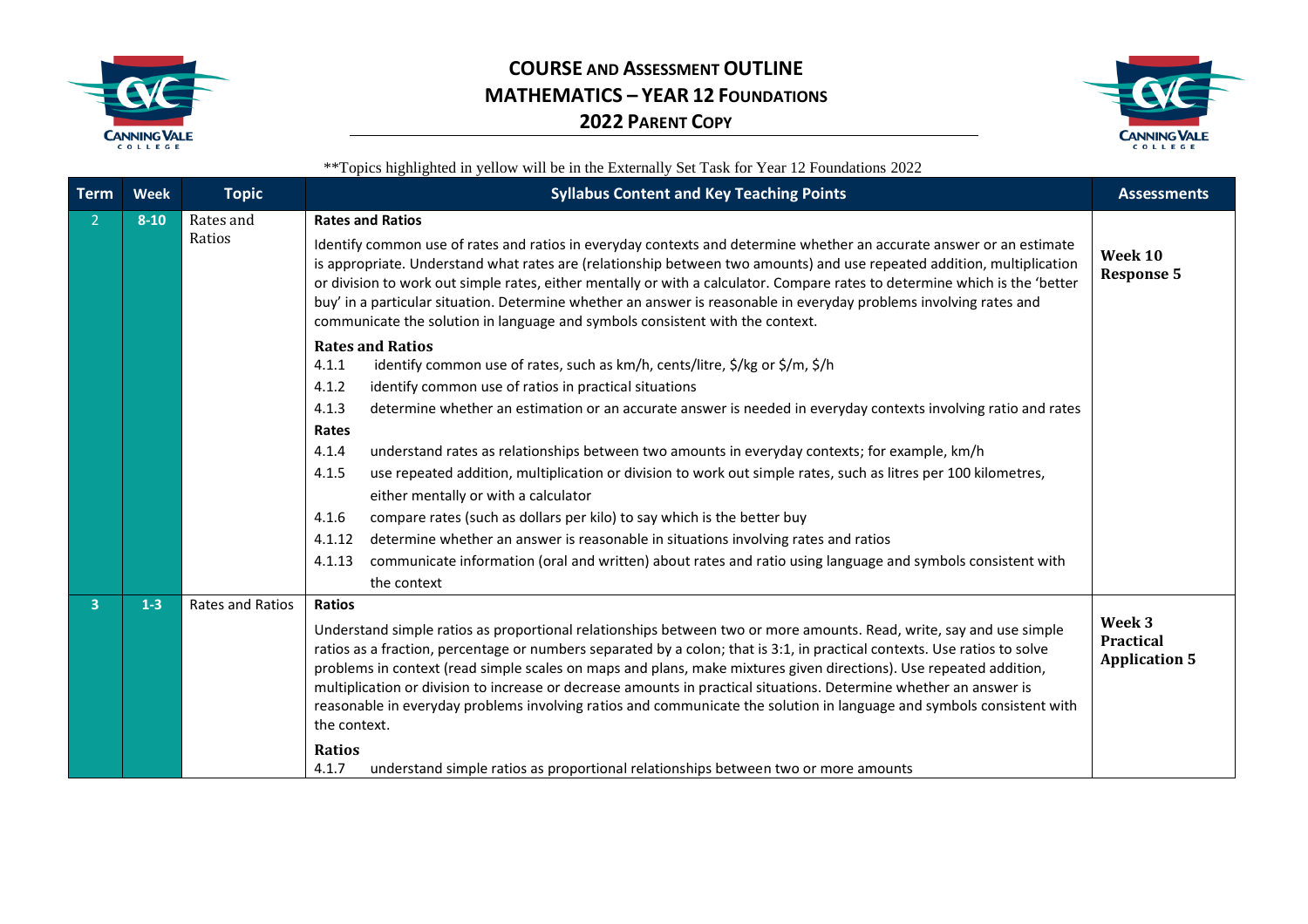



| <b>Term</b> | Week    | <b>Topic</b>                            | <b>Syllabus Content and Key Teaching Points</b>                                                                                                                                                                                                                                                                                                                                                                                                                                                                                                                                                                                                                                                                                                                                                                                                                                                                                                                                                                                                                                                                                                                                                                                                                                                                                                                                                                                                                                                                                                                                                                                                                                                                                                                                       | <b>Assessments</b>                                         |
|-------------|---------|-----------------------------------------|---------------------------------------------------------------------------------------------------------------------------------------------------------------------------------------------------------------------------------------------------------------------------------------------------------------------------------------------------------------------------------------------------------------------------------------------------------------------------------------------------------------------------------------------------------------------------------------------------------------------------------------------------------------------------------------------------------------------------------------------------------------------------------------------------------------------------------------------------------------------------------------------------------------------------------------------------------------------------------------------------------------------------------------------------------------------------------------------------------------------------------------------------------------------------------------------------------------------------------------------------------------------------------------------------------------------------------------------------------------------------------------------------------------------------------------------------------------------------------------------------------------------------------------------------------------------------------------------------------------------------------------------------------------------------------------------------------------------------------------------------------------------------------------|------------------------------------------------------------|
|             |         |                                         | 4.1.8<br>read, write and use simple ratios as fractions, percentages or numbers separated by a colon; that is 3:1, in<br>practical contexts<br>4.1.9<br>use ratio to interpret simple scales on maps and plans<br>4.1.10<br>use simple ratios to make mixtures according to directions<br>use repeated addition, multiplication or division to increase or decrease amounts in practical situations involving<br>4.1.11<br>ratios<br>4.1.12<br>determine whether an answer is reasonable in situations involving rates and ratios<br>communicate information (oral and written) about rates and ratio using language and symbols consistent with<br>4.1.13<br>the context                                                                                                                                                                                                                                                                                                                                                                                                                                                                                                                                                                                                                                                                                                                                                                                                                                                                                                                                                                                                                                                                                                             |                                                            |
| 3.          | $4 - 5$ | <b>Statistics</b><br>and<br>Probability | <b>Statistics</b><br>Identify and describe the use of statistics and various data displays in everyday contexts. Collect and organise familiar<br>data in appropriate tables, charts and graphs. Construct graphs and charts from simple everyday data using spreadsheets.<br>Read and interpret tables and graphs and draw simple inferences beyond the data. Critically evaluate graphs to<br>determine if they are misleading. Understand and use mean, mode and median as averages in straightforward, everyday<br>contexts. Determine whether a prediction or inference is reasonable in statistics contexts. Communicate oral and written<br>information about statistics in language and symbols consistent with the context.<br><b>Statistics</b><br>identify and describe the use of statistics and various data displays in everyday contexts<br>4.2.2<br>collect and organise familiar data, choosing an appropriate table, graph or chart to clearly represent the data set<br>4.2.8<br>4.2.9<br>construct graphs and charts from simple everyday data, using a spreadsheet, with simple scales, axes and<br>descriptive labels<br>read and interpret simple tables and graphs, using reasoning to draw simple inferences from beyond the data<br>4.2.10<br>critically evaluate simple graphs for misleading information; for example, scale starting at 50 instead of 0<br>4.2.11<br>understand and use three forms of average - mean, mode and median, in straightforward everyday contexts.<br>4.2.12<br>determine whether a prediction or inference is reasonable in probability and statistics contexts<br>4.2.13<br>communicate information (oral and written) about probability and statistics using language and symbols<br>4.2.14<br>consistent with the context | Week 4<br><b>Response 6</b><br>Week 5<br><b>Response 7</b> |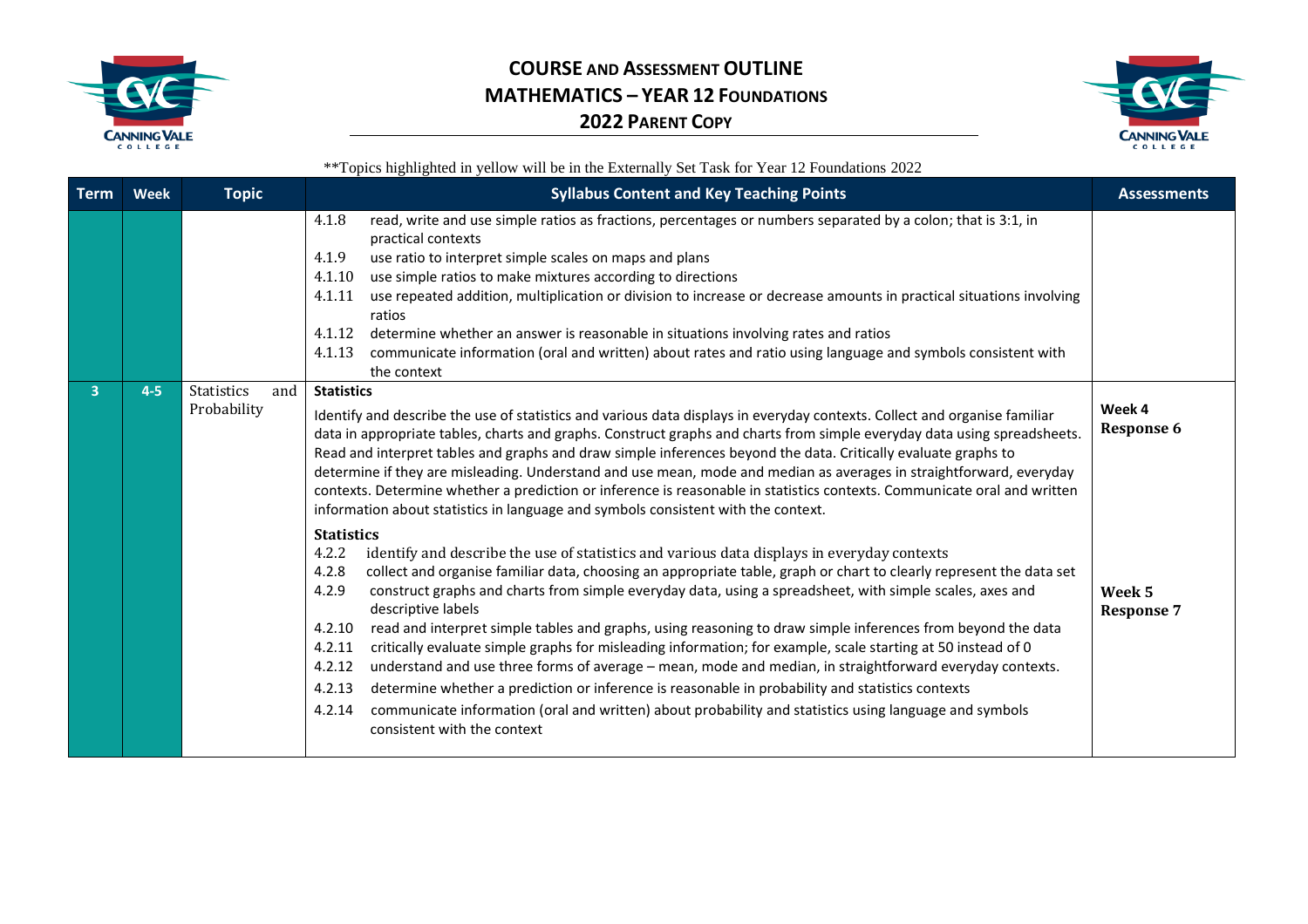



| <b>Term</b>             | <b>Week</b> | <b>Topic</b>                                                    | <b>Syllabus Content and Key Teaching Points</b>                                                                                                                                                                                                                                                                                                                                                                                                                                                                                                                                                                                                                                                                                                                                                                                                                                                                                                                                                                                                    | <b>Assessments</b>          |
|-------------------------|-------------|-----------------------------------------------------------------|----------------------------------------------------------------------------------------------------------------------------------------------------------------------------------------------------------------------------------------------------------------------------------------------------------------------------------------------------------------------------------------------------------------------------------------------------------------------------------------------------------------------------------------------------------------------------------------------------------------------------------------------------------------------------------------------------------------------------------------------------------------------------------------------------------------------------------------------------------------------------------------------------------------------------------------------------------------------------------------------------------------------------------------------------|-----------------------------|
| 3                       | $5-6$       | <b>Statistics</b><br>and<br>Probability                         | Probability<br>Identify everyday events in which predictions are made based on probability. Understand that chance is measured on a 0<br>to 1 scale and be able to place everyday terms for chance on the scale and relate them to fractions, decimals and<br>percentages. Using simple, everyday fractions, decimals and percentages: order outcomes from least likely to most likely<br>and describe, compare and interpret the likelihood of everyday chance events. Predict the likelihood of common<br>everyday events happening, based on past experience or data. Determine whether a prediction or inference is reasonable<br>in probability contexts. Communicate oral and written information about probability in language and symbols consistent<br>with the context.                                                                                                                                                                                                                                                                  | Week 6<br><b>Response 8</b> |
|                         |             |                                                                 | Probability<br>4.2.1<br>identify everyday events in which predictions are made, based on probability<br>4.2.3<br>understand that chance is measured on a scale of 0 to 1, with zero meaning impossible and 1 meaning certain to<br>happen<br>place everyday terms for chance (certain, fifty/fifty, likely, impossible) on the 0 to 1 scale and relate them to<br>4.2.4<br>fractions, decimals and percentages<br>4.2.5<br>order outcomes from least likely to most likely, using simple fractions, decimals and percentages<br>describe, compare and interpret the likelihood of everyday chance events using routine fractions, decimals and<br>4.2.6<br>percentages<br>predict the likelihood of familiar everyday events happening, based on past experience or data<br>4.2.7<br>determine whether a prediction or inference is reasonable in probability and statistics contexts<br>4.2.13<br>4.2.14<br>communicate information (oral and written) about probability and statistics using language and symbols<br>consistent with the context |                             |
| $\overline{\mathbf{3}}$ | $6 - 7$     | Application<br>of<br>the<br>Mathematical<br>Thinking<br>Process | Application of the mathematical thinking process in a work context<br>Integrate functional numeracy concepts to solve a problem related to starting a new job. Use the four operations in<br>calculations. Choose the appropriate operation to efficiently determine income and expenses mentally, with a calculator<br>or spreadsheet. Read and interpret maps. Read and use various forms of timetable and work out how to be on time.<br>Work out elapsed time using different time units.                                                                                                                                                                                                                                                                                                                                                                                                                                                                                                                                                      |                             |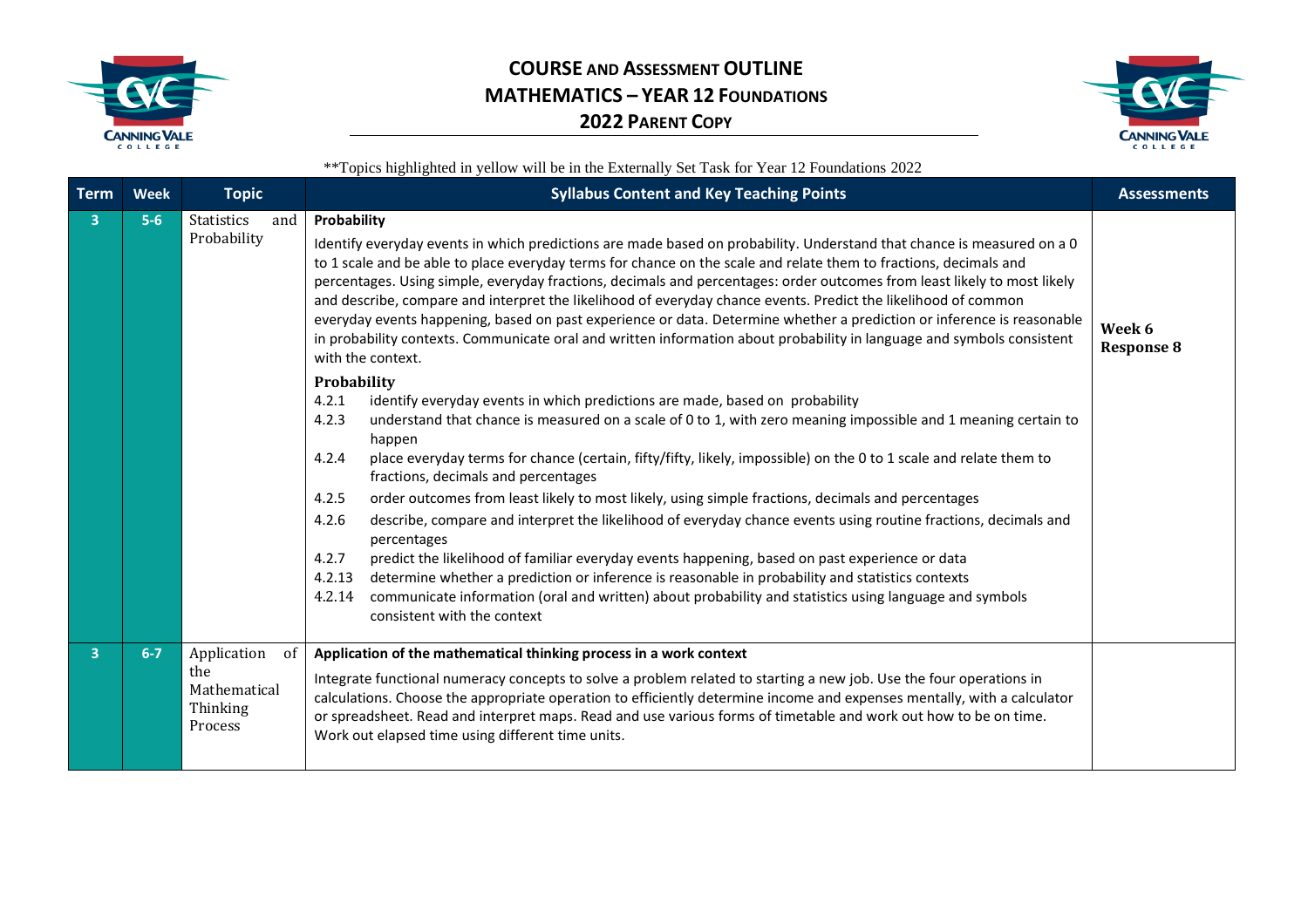



| <b>Term</b> | Week  | <b>Topic</b>                                                    | <b>Syllabus Content and Key Teaching Points</b>                                                                                                                                                                                                                                                                                                                                                                                                                                                                                                                                                                                                                                                                                                                                                                                        | <b>Assessments</b>                                 |
|-------------|-------|-----------------------------------------------------------------|----------------------------------------------------------------------------------------------------------------------------------------------------------------------------------------------------------------------------------------------------------------------------------------------------------------------------------------------------------------------------------------------------------------------------------------------------------------------------------------------------------------------------------------------------------------------------------------------------------------------------------------------------------------------------------------------------------------------------------------------------------------------------------------------------------------------------------------|----------------------------------------------------|
|             |       |                                                                 | Application of the mathematical thinking process in a work context<br><b>Numeration</b><br>4.3.1 Integrate functional numeracy concepts to solve problems related to personal, work and community contexts<br>4.3.2<br>read, write and compare whole numbers, fractions, decimals and percentages<br><b>Operations</b><br>understand and use the relationships between the four operations to assist in calculations<br>4.3.3<br>choose the appropriate operation to efficiently solve a problem mentally, with a calculator or spreadsheet<br>4.3.4<br><b>Time</b><br>tell the time and work out elapsed time using different time units<br>4.3.5<br>calculate how to be on time<br>4.3.6<br>4.3.7<br>read and use various forms of timetables<br><b>Shape and Location</b><br>4.3.11 read, interpret and draw various maps and plans |                                                    |
| 3           | $7-9$ | Application<br>of<br>the<br>Mathematical<br>Thinking<br>Process | Application of the mathematical thinking process in a personal context<br>4.3.1 Integrate functional numeracy concepts to solve problems related to personal, work and community contexts:<br>Application of the mathematical thinking process in a personal context<br><b>Numeration</b><br>read, write and compare whole numbers, fractions, decimals and percentages<br>4.3.2<br><b>Operations</b><br>understand and use the relationships between the four operations to assist in calculations<br>4.3.3<br>choose the appropriate operation to efficiently solve a problem mentally, with a calculator or spreadsheet<br>4.3.4<br><b>Measurement</b><br>4.3.2<br>estimate, measure and calculate length, mass and capacity                                                                                                        | Week 8<br><b>Practical</b><br><b>Application 6</b> |